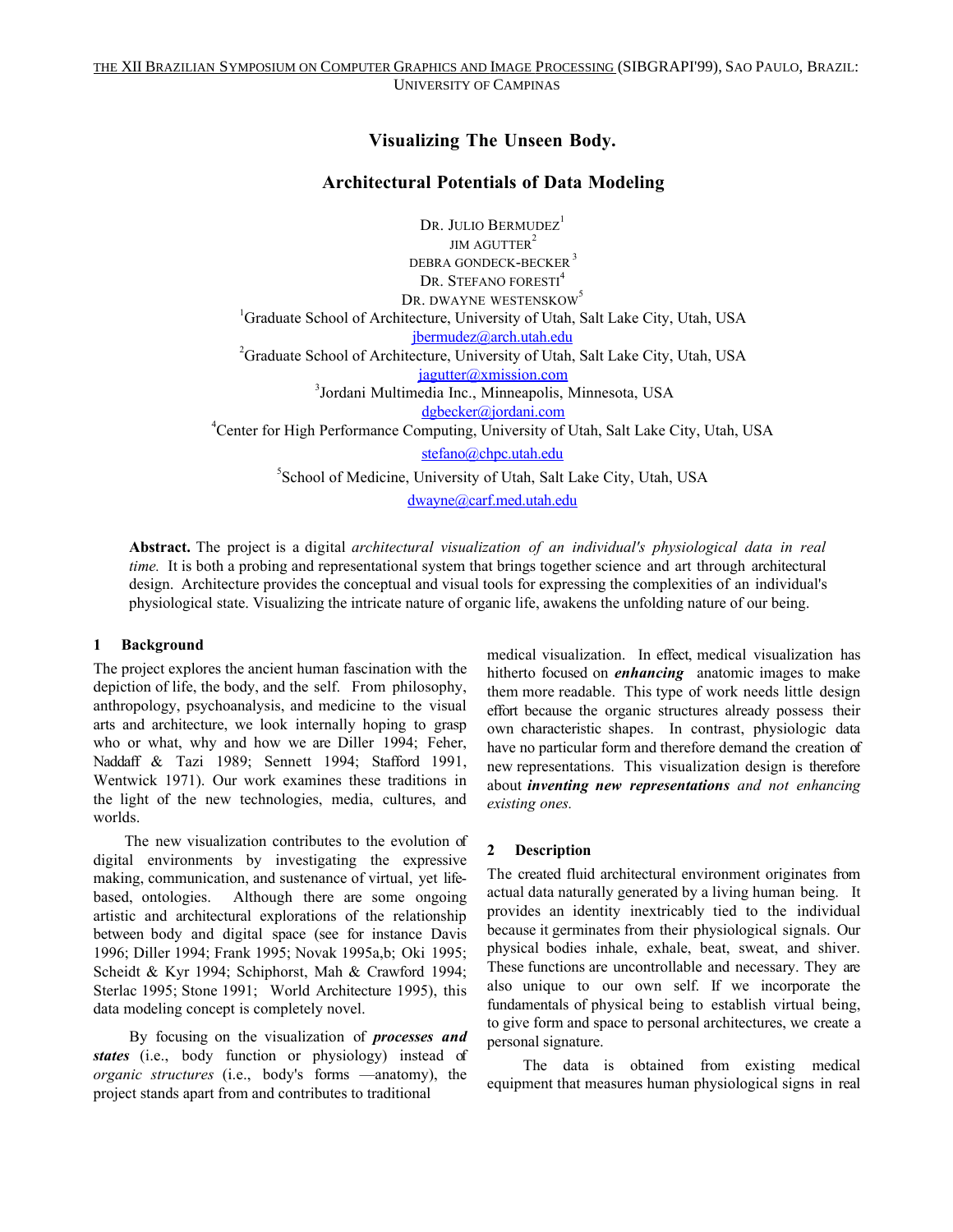### THE XII BRAZILIAN SYMPOSIUM ON COMPUTER GRAPHICS AND IMAGE PROCESSING (SIBGRAPI'99), SAO PAULO, BRAZIL: UNIVERSITY OF CAMPINAS

time (e.g., heart rate, blood pressure, respiration, brain activity) and transformed into multidimensional form. Existing scientific visualization software is used as the modeling tool.

More specifically, we use vital signs measuring that which have been historically associated with life and consciousness:

(1)Breathing; respiration has been related to the reptilian mind, the deep unconscious, and the basic quality of physical life —Brahma. The Respiratory System supplies oxygen and removes carbon dioxide. Air flows through a series of conduction passageways that branch out from one another. Inspiration, the movement of air into the lungs with elevation of the ribs and expiration, the movement of air out of the lungs, back into the atmosphere with fall of the ribs creates a rhythmic pattern. This rhythm is altered from internal and external forces such as stress and physical activity.

 (2)Heart; this organ has been linked to the mammelian mind, the unconscious, and the basic quality of emotional life — love, feelings. The Circulatory System provides a homeostatic environment for the cells of the body. Blood continuously travels a closed, circular route through the heart, into arteries, then to capillaries, into veins, and back to the heart. The heart is the pump that provides the force necessary to keep this blood flowing. Changes in the blood volume may be brought about by emotional states (fear), environmental factors (temperature), physical activity, and other variables.

(3)Brain; this organ is basic to the homo sapiens experience and to the basic quality of conscious life thought, reason. The Central Nervous System is responsible for the integration and control of body functions. Functions range from single activation and reflex control of skeletal muscle to complex functions of memory, abstract thought, association, and language. Throughout the body, nerves (somatic receptors) receive stimuli (change in the environment) and send the information to the brain so it can react in a purposeful manner to changes in the external and internal environment.

In order to create this virtual architecture, a model for externalizing these three systems is developed. This means to establish formal, spatial, textural, light, and temporal parameters according to design principles to effectively and rapidly communicate complex physiologic data.

In addition to the scientific agenda of visualizing data, this effort is also an aesthetic project. It is an interactive and participatory work of art on/of the self/body that heightens people's awareness of their own unfolding nature of being. The ancient roman poet, Ovid, stated: *"in medicine, as in life, until the mind has been prepared to see something, it will pass unnoticed as invisible, as though it did not exist."* (Binns 1973). We attempt to bring this body architecture, the self atmosphere, into existence, making it visible and challenging our perceptions. In doing so, we begin to colonize the gap between art and science.

This project is still in an initial state requiring interdisciplinary research among architecture, psychology, computer science, and medicine. The challenge to date has not only been the interpretation of the physiologic data into corresponding aural representations, but also the utilization and design of software that takes on physiologic data and manifest it in a fluid audio-visual expression. Below are visual examples of our work as it stands today. Like Ovid's quotation, new visualization technologies lead to new understandings because they provide new ways of looking at the world. The invention and refinement of the microscope in the 1600's led to completely new understanding of life (Kittredge, 1990). Perhaps, this project will also lead to new understandings and advance our perceptions, not only of science and art but of our selves.



 **Near Critical Physiological Condition**